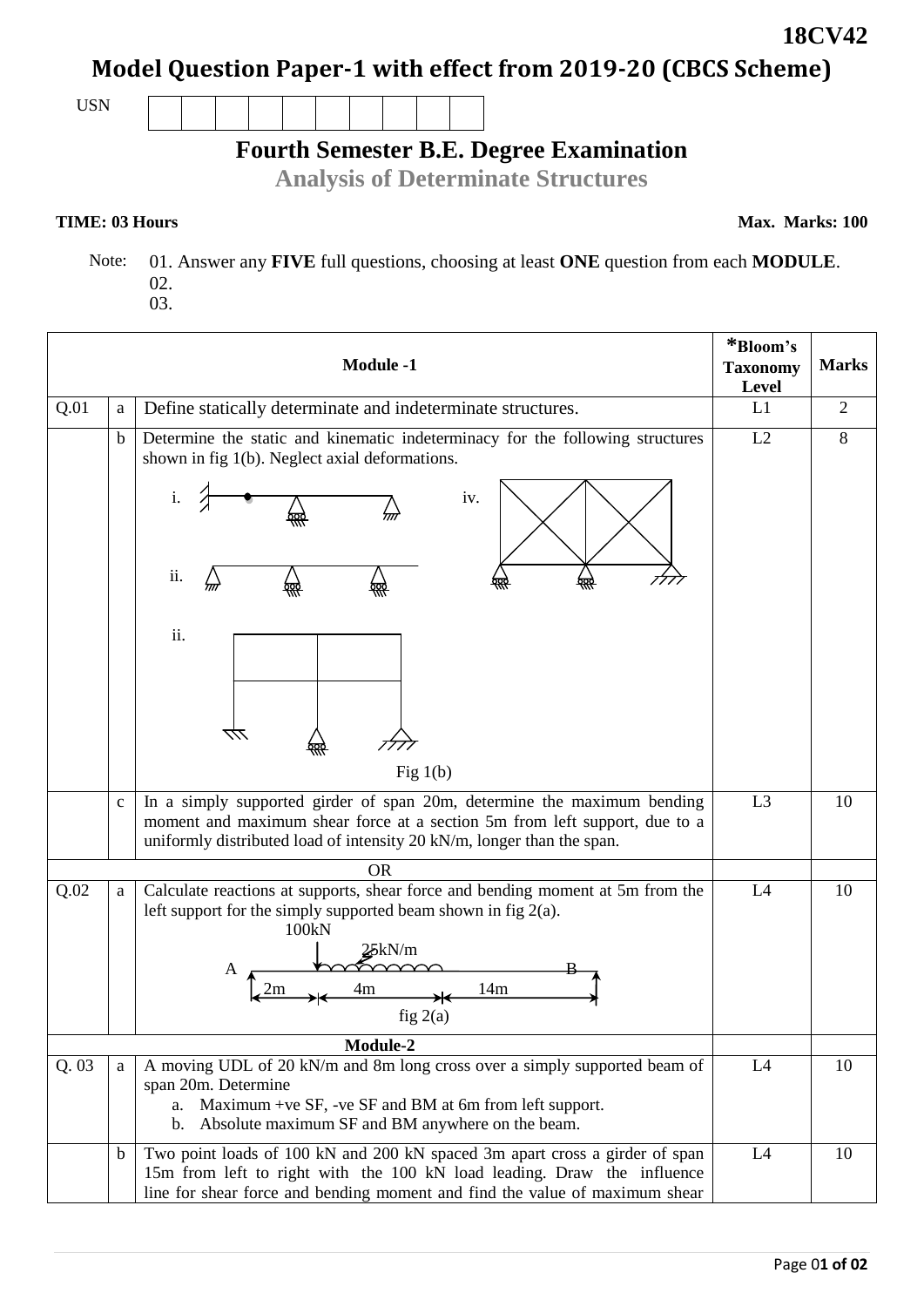### **18CV42**

|       |             | force and bending moment at a section, 6m from the left hand support. Also, find<br>the absolute maximum moment due to the given load system.                                                                                                                                                      |    |                |
|-------|-------------|----------------------------------------------------------------------------------------------------------------------------------------------------------------------------------------------------------------------------------------------------------------------------------------------------|----|----------------|
|       |             | <b>OR</b>                                                                                                                                                                                                                                                                                          |    |                |
| Q.04  | a           | A train of loads shown in fig 4(a) crosses a simply supported girder of span 18m<br>from left to right. Calculate the maximum S.F. and B.M. at section 8m away from<br>support A<br>಄<br>(2)<br><b>15kN 10kN</b><br><b>12kN 10kN</b><br>d<br>1.5m 2.0m 1.5m<br>$(L-X)=10m$<br>$x=8m$<br>Fig $4(a)$ | L4 | 10             |
|       | $\mathbf b$ | Draw the influence line diagram for members $L_1L_2$ , $U_1L_2$ and $U_1U_2$ of the truss<br>shown in fig $4(b)$ .<br>U <sub>0</sub><br>U1<br>U <sub>2</sub><br>Us<br>Fig $4(b)$                                                                                                                   | L4 | 10             |
|       |             | Module-3                                                                                                                                                                                                                                                                                           |    |                |
| Q.05  | a           | Derive the Mohr's first theorem of moment area method.                                                                                                                                                                                                                                             | L2 | $\overline{3}$ |
|       | $\mathbf b$ | Find the slope and deflection at the free end of cantilever beam shown in<br>fig<br>5(b) by moment area method.<br>w/m run<br>1/2<br>1/2<br>Fig $5(b)$                                                                                                                                             | L4 | $\tau$         |
|       | $\mathbf c$ | Calculate the maximum slope and deflection for the beam shown in fig 5(c) using<br>Conjugate beam method.<br>100 kN<br>100 kN<br>${\bf E}$<br>D<br>$\mathbf B$<br>A<br>2I<br>$2.5 \text{ m}$ $2.5 \text{ m}$ $2.5 \text{ m}$ $2.5 \text{ m}$<br>Fig $5(c)$                                         | L4 | 10             |
|       |             | <b>OR</b>                                                                                                                                                                                                                                                                                          |    |                |
| Q. 06 | a           | Compute the slope and deflection at B and C of the cantilever beam shown in<br>fig 6(a) by moment area method.<br>30 kN<br>40 kN<br>$25 \text{ kN/m}$<br>A<br>3m, 2I<br>$\lfloor \ln, I \rfloor$<br>fig $6(a)$                                                                                     | L4 | 10             |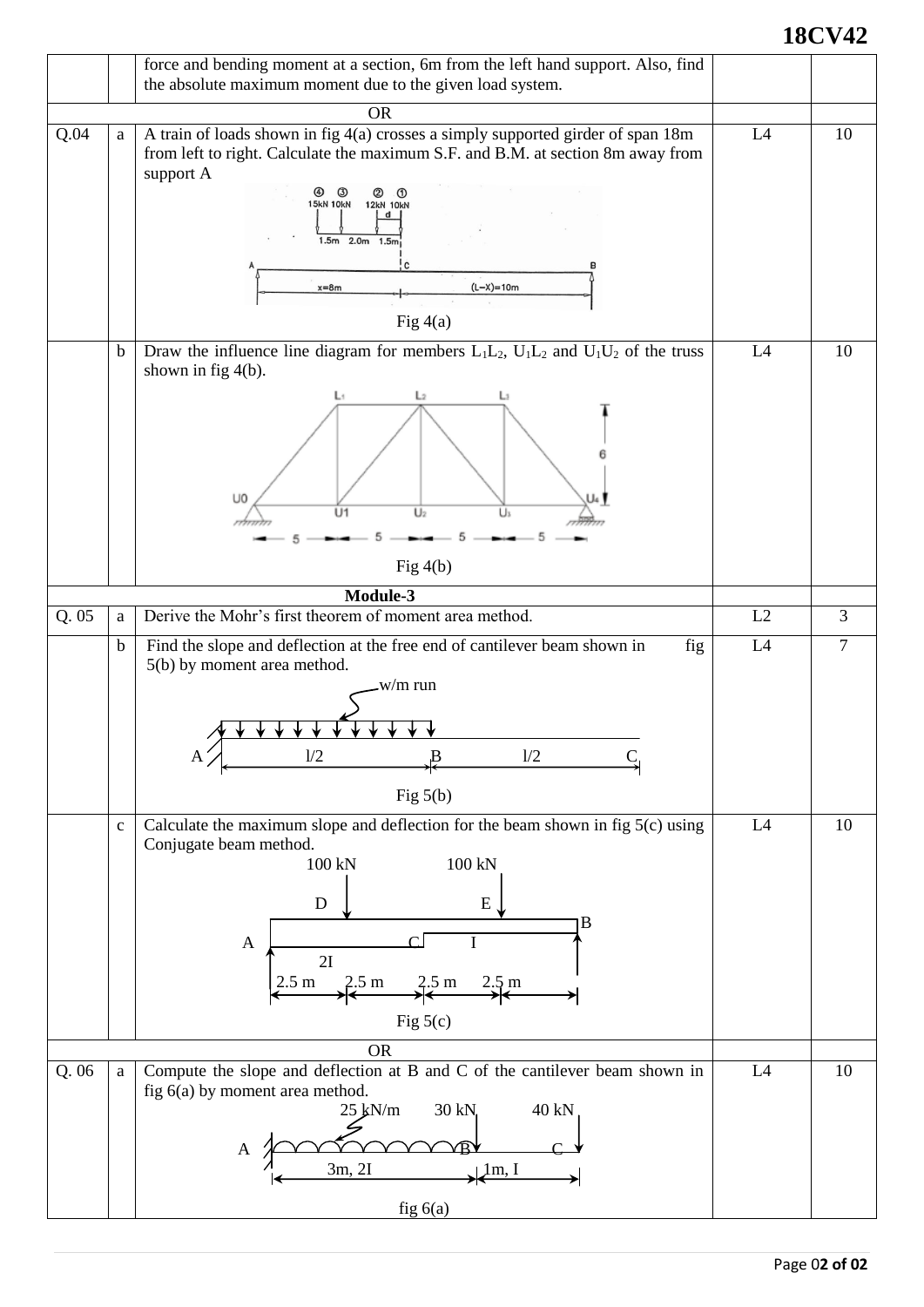**18CV42**